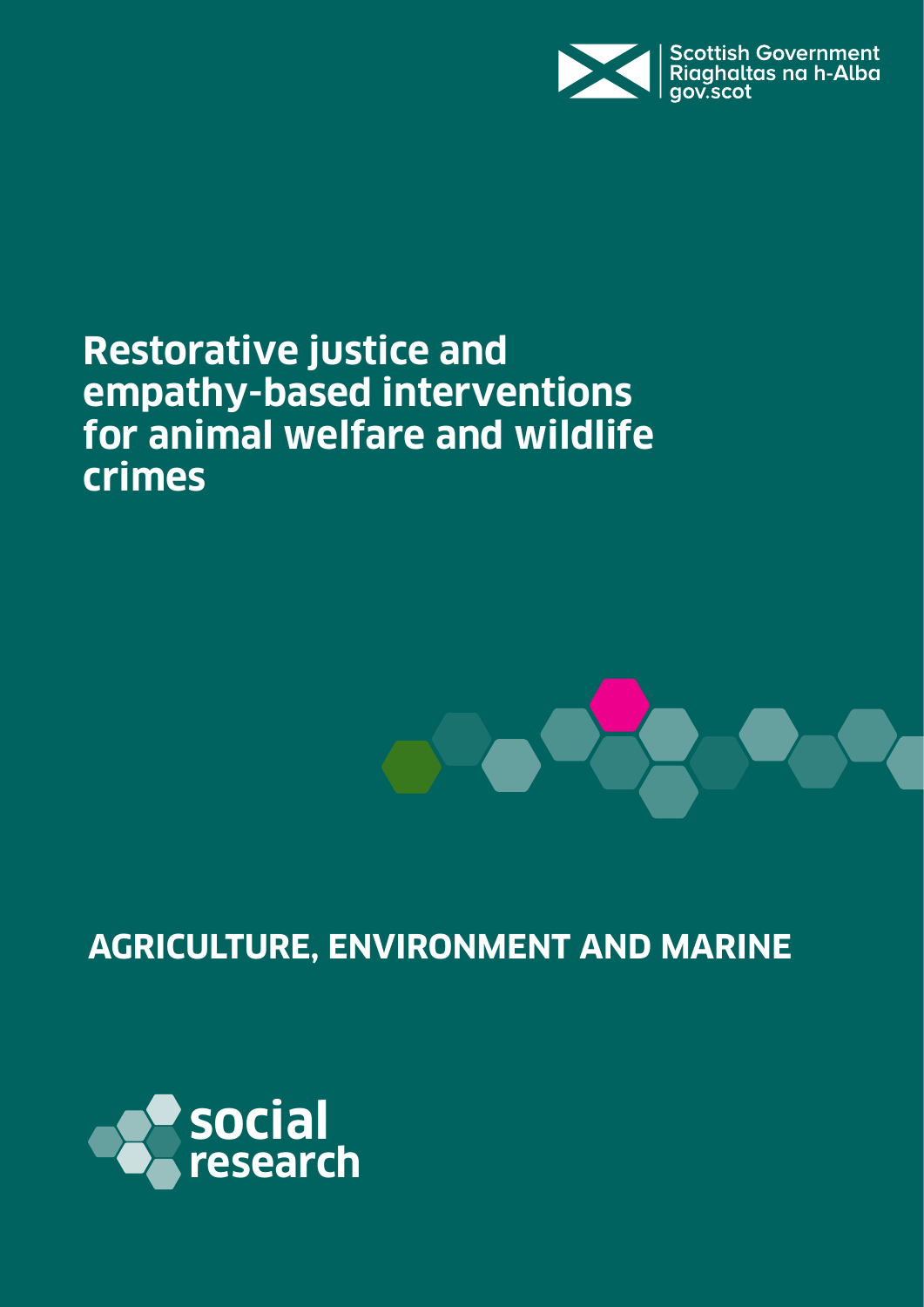## <span id="page-1-0"></span>**Contents**

| Animal Guardians - Youth education programme in Scotland 13                  |
|------------------------------------------------------------------------------|
| Breaking the Chain - Education programme for young offenders, who have       |
| Paws for Progress - Education programme using animals in Scottish prisons 14 |
| AniCare - Treatment programme in the United States  14                       |
|                                                                              |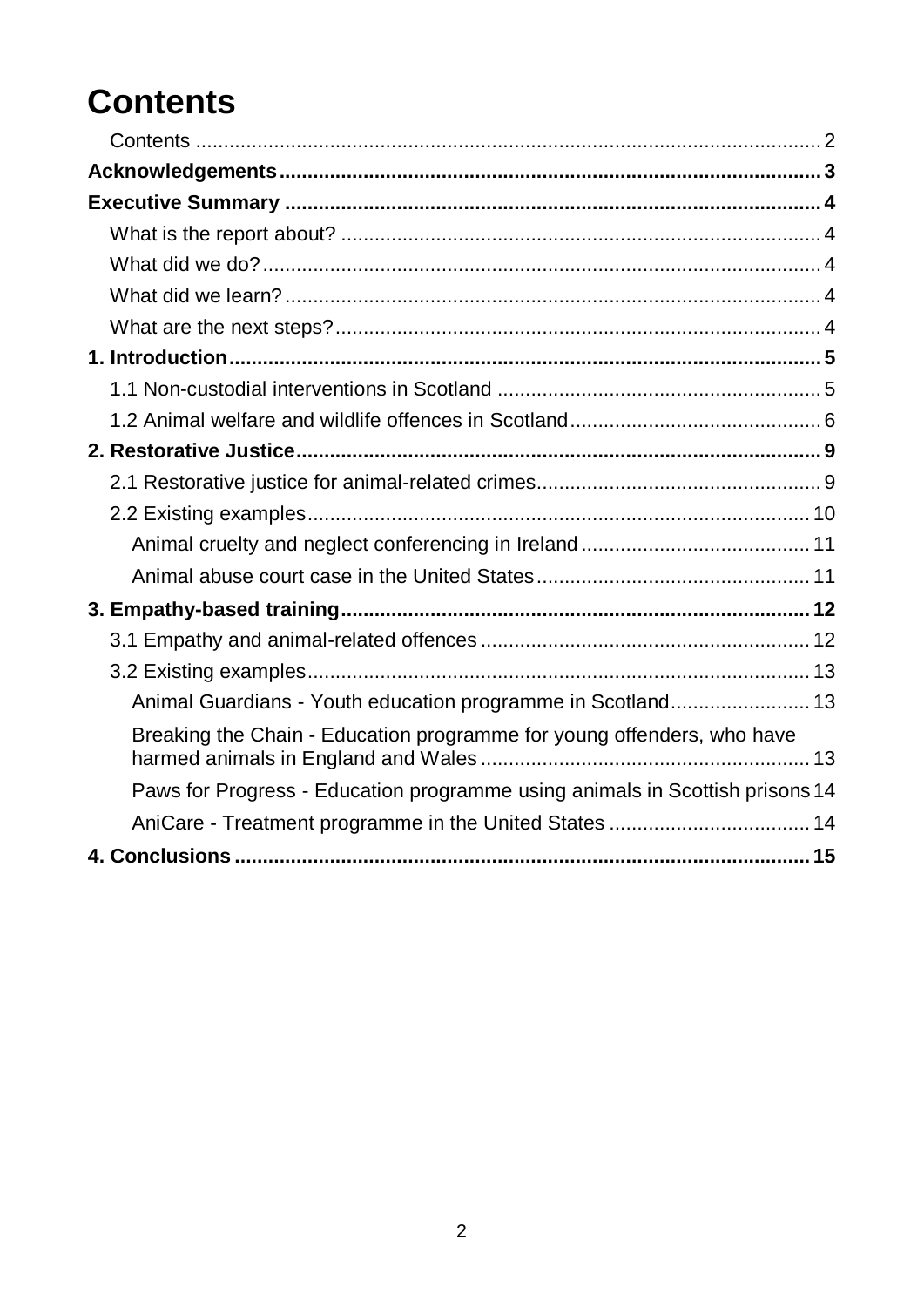## <span id="page-2-0"></span>**Acknowledgements**

This work was undertaken by Tanya Wyatt and Alice Weedy, Northumbria University, and Ros Walling-Wefelmeyer, Durham University.

We would like to acknowledge the advice and support of the project's Research Advisory Group.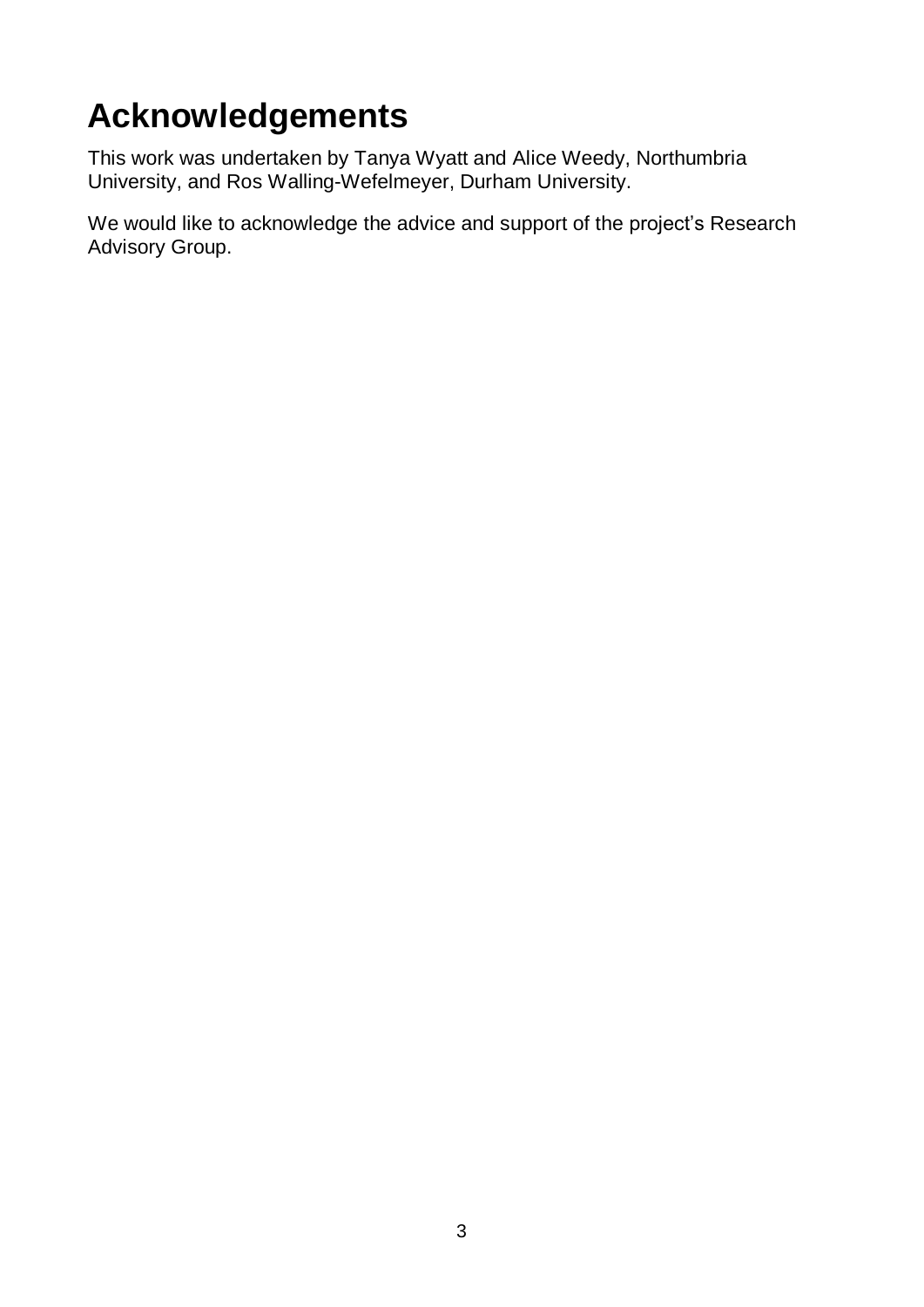## <span id="page-3-0"></span>**Executive Summary**

### <span id="page-3-1"></span>**What is the report about?**

This review summarises the available evidence on the use of community-based restorative justice and empathy-based interventions in animal welfare and wildlife crimes. These are two types of a range of non-custodial interventions that can be used in combination with other interventions. The Scottish Government set out to explore their use for animal welfare and wildlife crimes following the passing of the Animals and Wildlife (Penalties, Protections and Powers) (Scotland) Act 2020.

### <span id="page-3-2"></span>**What did we do?**

The research identified examples and evaluations of restorative justice and empathy-based interventions used for both animal-related and other crimes, highlighting the advantages and challenges that exist for each intervention.

### <span id="page-3-3"></span>**What did we learn?**

The direct application of restorative justice and empathy-based interventions for animal welfare and/or wildlife offences is limited. The few examples cited indicate that these approaches can be potentially effective in reducing reoffending, and repairing the harm done to victims and the community. However, there are a number of barriers which would hinder using restorative justice and empathy-based approaches for animal-related crimes. These include who would speak for the animal, who would be involved in the approach, and identifying when to use such interventions depending on the nature of the offence.

### <span id="page-3-4"></span>**What are the next steps?**

Although the few cases highlighted in this review appear to be working well, work is underway to have restorative justice services widely available across Scotland by 2023. Their success in animal-related crimes appears under-evidenced, but their use may be appropriate in the future.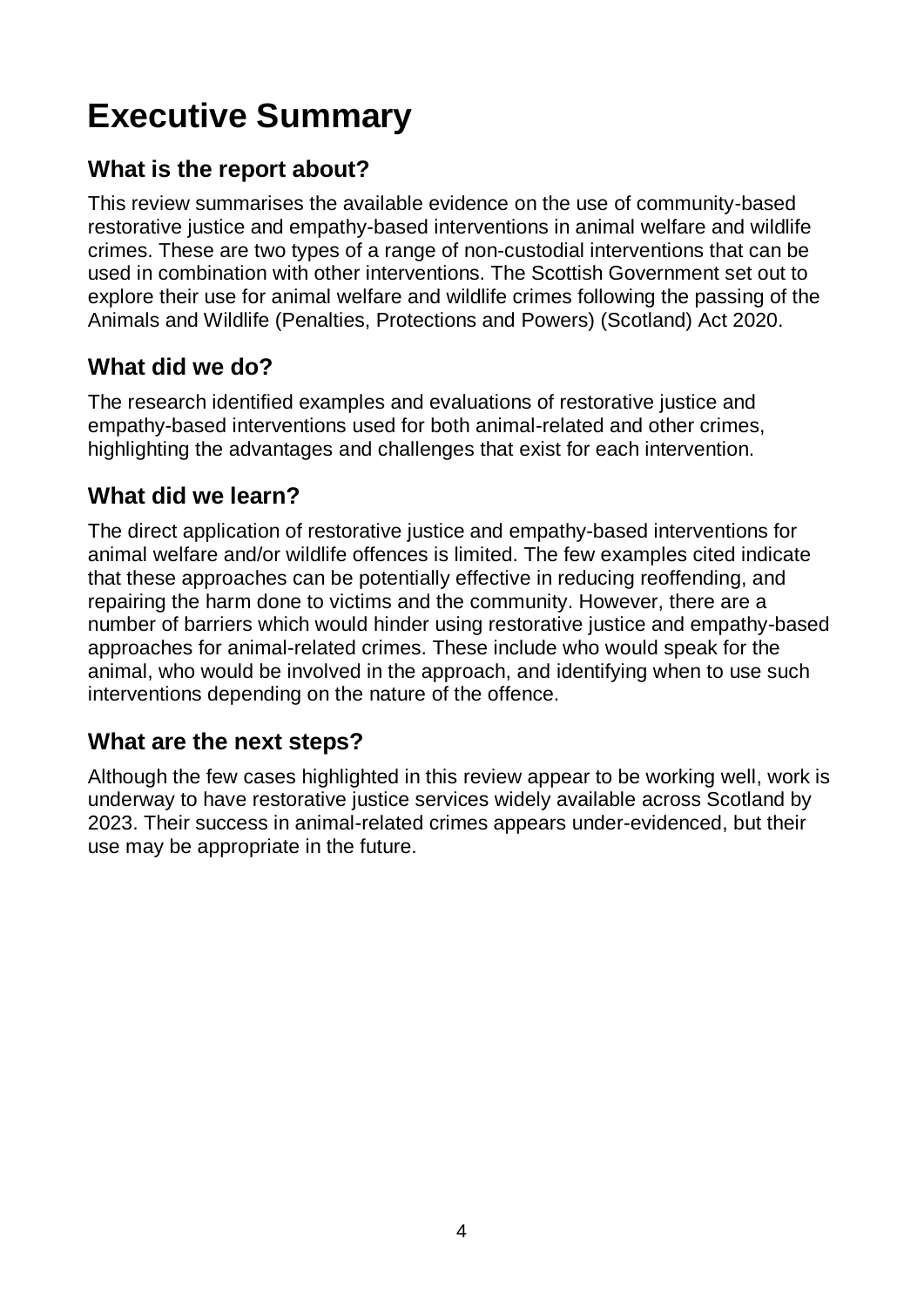# <span id="page-4-0"></span>**1. Introduction**

This review explores how specific interventions, involving restorative justice and empathy training, could be used for animal welfare and wildlife crime offences. The research follows the passing of the Animals and Wildlife (Penalties, Protections and Powers) (Scotland) Act on 17 June 2020. The Scottish Government has further committed to making restorative and reparative justice interventions widely available for the Scottish population by 2023, through its Restorative Justice Action Plan.<sup>1</sup>

Studies have shown that restorative justice interventions and empathy-based training may reduce reoffending, provide redress for the victims, and repair relationships to the community. The vast majority of these and the related studies, however, focus on crimes between humans. There is limited knowledge of the effectiveness of these forms of interventions in reducing reoffending for animal welfare and wildlife offences. This review summarises the available evidence.

## <span id="page-4-1"></span>**1.1 Non-custodial interventions in Scotland**

Non-custodial interventions are sentences or other interventions that do not involve incarceration or imprisonment of the individual involved. Alternatives to custody can include admonishments,<sup>2</sup> fines or compensation orders, Community Payback Orders, or diversion from prosecution.<sup>3</sup> They may incorporate voluntary measures, as well as empathy-based training courses and restorative justice approaches.

As alternatives to prison, non-custodial sentences or interventions have been widely used in Scotland for decades. For over 75,000 convictions between 1 April 2019 to 31 March 2020, only 15% resulted in a custodial sentence. <sup>4</sup> Research has also shown that community sentences are generally well supported by the public, who appreciate 'the positive value of making offenders return to the scenes of their crimes to repair criminal damage'.<sup>5</sup>

[https://www.gov.scot/binaries/content/documents/govscot/publications/advice-and](https://www.gov.scot/binaries/content/documents/govscot/publications/advice-and-guidance/2011/06/diversion-prosecution-toolkit-diverting-young-people-prosecution/documents/0118158-pdf/0118158-pdf/govscot%3Adocument/0118158.pdf)[guidance/2011/06/diversion-prosecution-toolkit-diverting-young-people](https://www.gov.scot/binaries/content/documents/govscot/publications/advice-and-guidance/2011/06/diversion-prosecution-toolkit-diverting-young-people-prosecution/documents/0118158-pdf/0118158-pdf/govscot%3Adocument/0118158.pdf)[prosecution/documents/0118158-pdf/0118158-pdf/govscot%3Adocument/0118158.pdf](https://www.gov.scot/binaries/content/documents/govscot/publications/advice-and-guidance/2011/06/diversion-prosecution-toolkit-diverting-young-people-prosecution/documents/0118158-pdf/0118158-pdf/govscot%3Adocument/0118158.pdf)

 $\overline{\phantom{a}}$ <sup>1</sup> Scottish Government (2019a) Available at:

[www.gov.scot/binaries/content/documents/govscot/publications/strategy-plan/2019/06/restorative](http://www.gov.scot/binaries/content/documents/govscot/publications/strategy-plan/2019/06/restorative-justice-action-plan/documents/restorative-justice-action-plan/restorative-justice-action-plan/govscot%3Adocument/restorative-justice-action-plan.pdf)[justice-action-plan/documents/restorative-justice-action-plan/restorative-justice-action](http://www.gov.scot/binaries/content/documents/govscot/publications/strategy-plan/2019/06/restorative-justice-action-plan/documents/restorative-justice-action-plan/restorative-justice-action-plan/govscot%3Adocument/restorative-justice-action-plan.pdf)[plan/govscot%3Adocument/restorative-justice-action-plan.pdf](http://www.gov.scot/binaries/content/documents/govscot/publications/strategy-plan/2019/06/restorative-justice-action-plan/documents/restorative-justice-action-plan/restorative-justice-action-plan/govscot%3Adocument/restorative-justice-action-plan.pdf)

 $2$  Admonishment, under Scots Law, is a warning given to a person convicted of an offence not to commit another crime, but no other punishment is given alongside this warning. The offence is still recorded as a conviction.

 $3$  A diversion from prosecution is used by the Procurator Fiscal, who can choose to divert offenders to a local social work team or other service provider. See Scottish Government (2011) Diversion from Prosecution Toolkit, Available at:

<sup>&</sup>lt;sup>4</sup> Scottish Government (2021) Available at: [www.gov.scot/publications/criminal-proceedings](http://www.gov.scot/publications/criminal-proceedings-scotland-2019-20/documents/)[scotland-2019-20/documents/](http://www.gov.scot/publications/criminal-proceedings-scotland-2019-20/documents/)

<sup>5</sup> Scottish Government (2012) p.3 Available at: [https://www.gov.scot/publications/perceptions](https://www.gov.scot/publications/perceptions-summary-criminal-justice-scotland-research-findings/documents/)[summary-criminal-justice-scotland-research-findings/documents/](https://www.gov.scot/publications/perceptions-summary-criminal-justice-scotland-research-findings/documents/)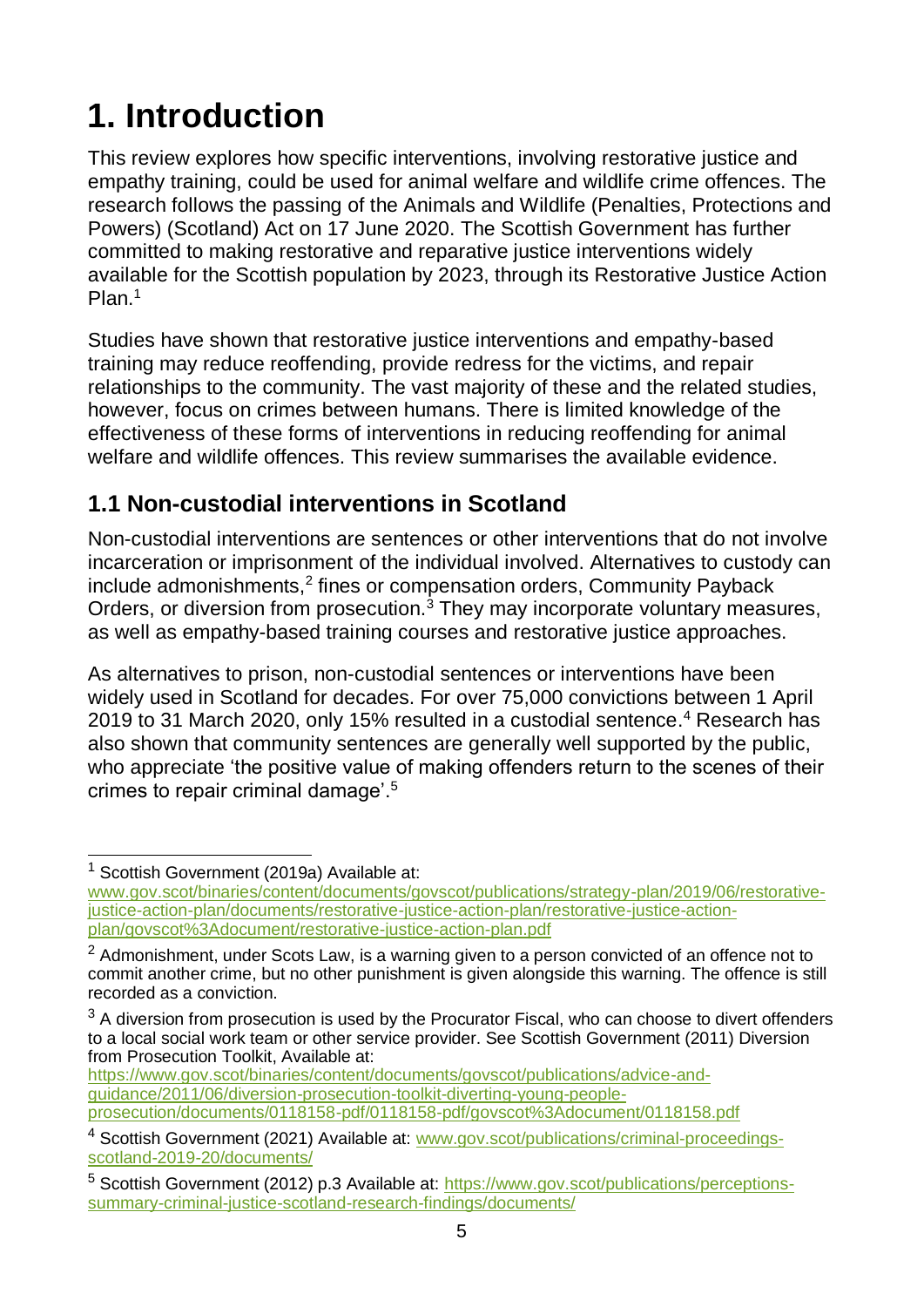Figure 1. The most popular sentence imposed in Scottish courts in 2019-20 was financial penalties



Sentences imposed in courts (2019-20)

Source: Scottish Government (2021) Criminal Proceedings in Scotland, 2019-20

Restorative justice and empathy-based interventions are two types of non-custodial interventions that are often used in combination with other interventions. Restorative justice is a process of independent, facilitated contact, which supports constructive dialogue between a victim and a person who has caused harm (whether this be an adult, a child, a young person or a representative of a corporate or other body) arising from an offence or alleged offence. Empathy-based training usually comprises of classes or courses designed to increase a person's ability to recognise other people's (or potentially beings') emotional state and to see others' points of view.

### <span id="page-5-0"></span>**1.2 Animal welfare and wildlife offences in Scotland**

873 criminal cases involving 1,065 persons were reported to the Crown Office and Procurator Fiscal Service (COPFS) by the Scottish Society for Prevention of Cruelty to Animals (SPCA) between 1 January 2011 and 23 July 2019.<sup>6</sup> The Procurator Fiscal dealt with at least 16.8% of charges by way of alternatives to prosecution, including a warning for 12.2% and a fiscal fine for 4.6%. For charges reported by the Scottish SPCA that resulted in a conviction at court:<sup>7</sup>

- 64% resulted in a disqualification order, which can involve stopping individuals from owning or keeping, selling, transporting, or working with animals
- 41% resulted in a fine

 $\overline{\phantom{a}}$ <sup>6</sup> Scottish Government (2020) Available at: [www.gov.scot/publications/animal-welfare](http://www.gov.scot/publications/animal-welfare-prosecutions-reported-scottish-spca-2011-2019/)[prosecutions-reported-scottish-spca-2011-2019/](http://www.gov.scot/publications/animal-welfare-prosecutions-reported-scottish-spca-2011-2019/)

 $7$  Charges can result in an outcome of more than one disposal type.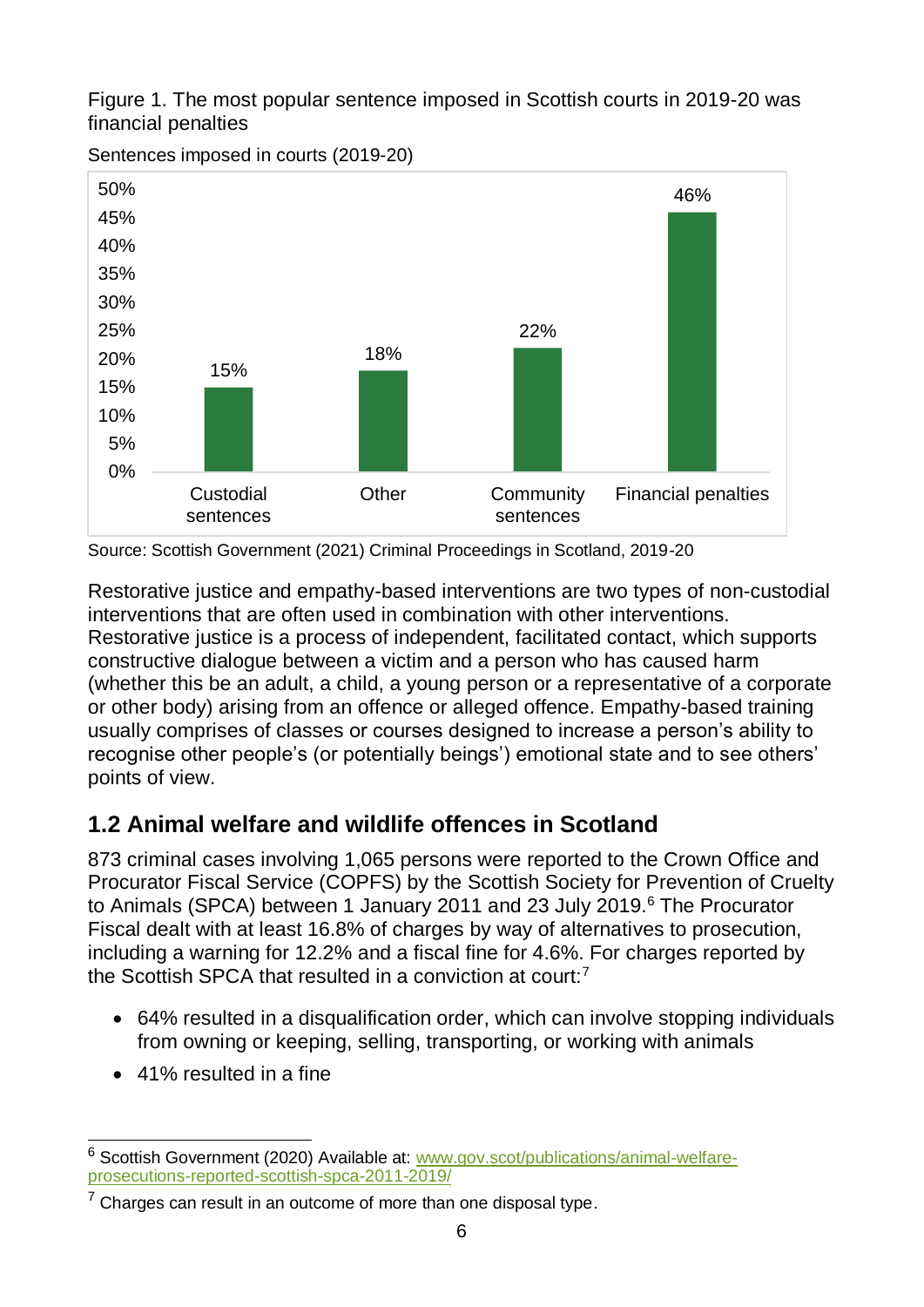• 22% resulted in a Community Payback Order, which may involve offenders requiring to undertake unpaid work; enter into treatment for mental health, drugs, or alcohol; or provide compensation to their victims

Figure 2 depicts the number of disposals<sup>8</sup> given in court (custody, community sentence, monetary or other) and number of non-criminal disposals (NCDs) (Fiscal fine or warning) given in 2019-2020, by the main crime or offence committed. Not all NCDs have been included in this figure.<sup>9</sup> As demonstrated, custodial sentences are rare for either domestic animal or wildlife related offences.

 $\overline{a}$  $8$  A disposal is the closure of a case, which can occur either in court or out of court.

<sup>&</sup>lt;sup>9</sup> Sourced from the Scottish Government Criminal Proceedings Database, which does not publish all statistics. A summary of annual criminal proceedings statistics are available at: [www.gov.scot/collections/criminal-proceedings-in-scotland/](http://www.gov.scot/collections/criminal-proceedings-in-scotland/)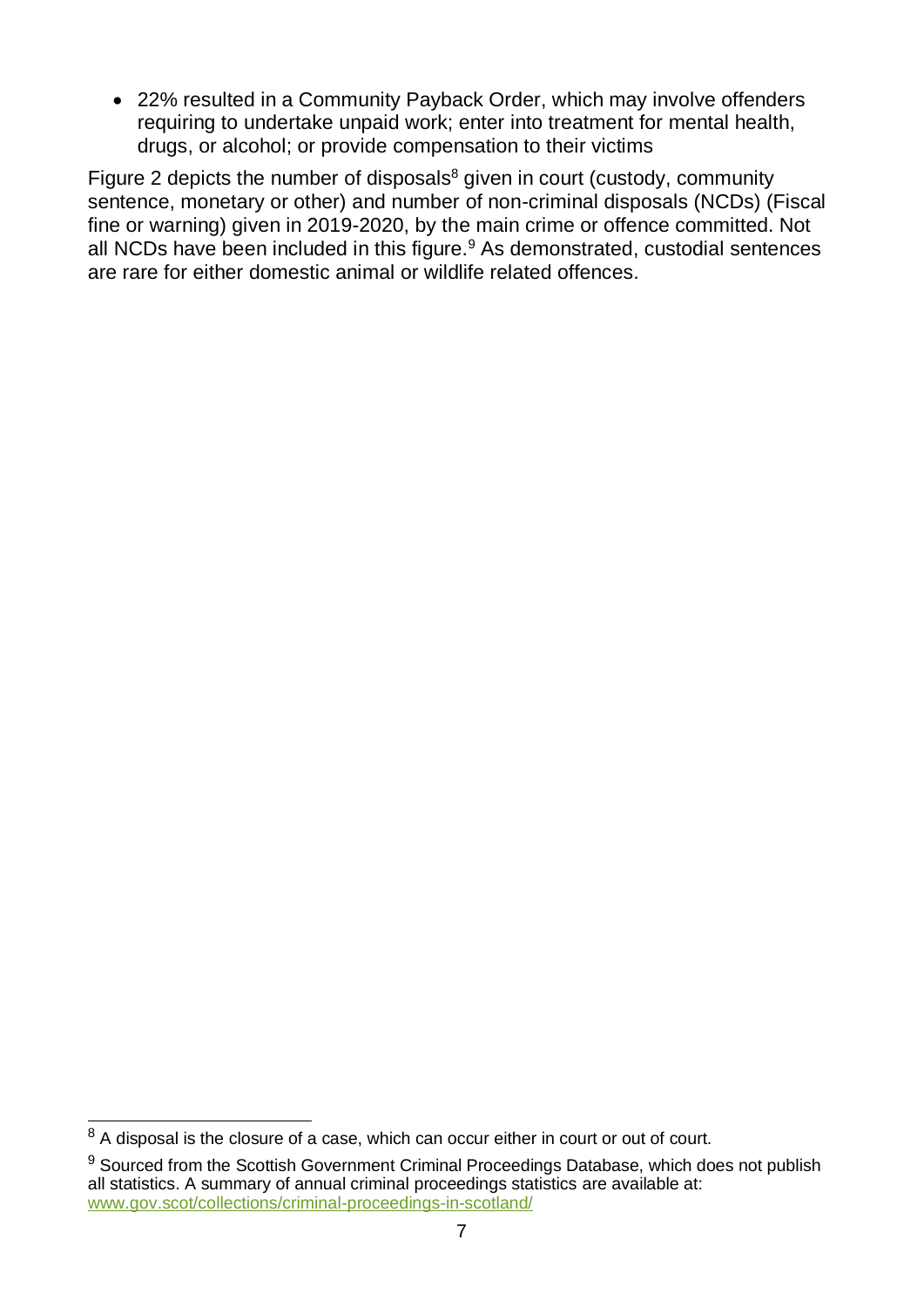Figure 2. Monetary disposals were the most common disposal given for the majority of animal-related offences, whereas custody was only given for cruelty to animals (excluding dogs) and offences involving animals (excluding dogs & birds).



Disposals in courts and NCDs for animal-related offences (2019-20)

Source: Scottish Government Criminal Proceedings Database, 2021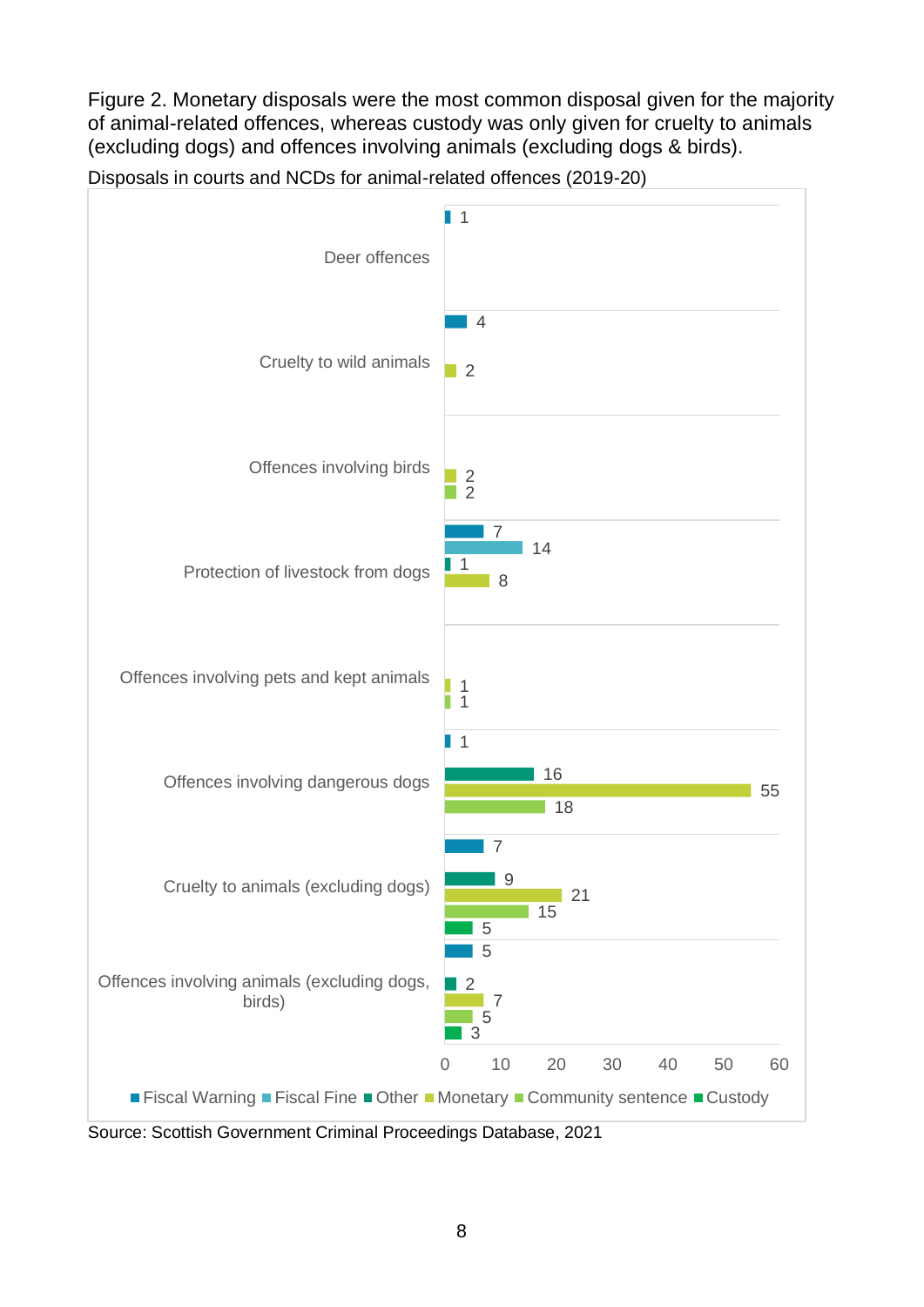## <span id="page-8-0"></span>**2. Restorative Justice**

Restorative justice seeks to provide communities and individuals impacted by crime, offending and harmful or concerning behaviours and those who have caused the harm with an opportunity to repair the harm that has been caused.<sup>10</sup>

Empirical evidence shows that restorative justice has a positive impact on victims<sup>11</sup> and can provide victims with a more satisfying justice process.<sup>12</sup>

Restorative justice approaches can include:<sup>13</sup>

- direct communication between the person who has harmed and the victim, for example as a closed face-to-face meeting or through the use of video conferencing
- indirect communication between the person who has harmed and the victim. for example through the use of shuttle dialogue, written, audio or video messages.

While a decision about punishment will still be a matter for the court (or police or procurator fiscal if direct measures are appropriate), communication involving the victim, family member, and/or community member can inform decisions. This can also help improve outcomes outwith decisions on punishment.

Restorative justice has been available in Scotland for several decades, but there are currently limited numbers of restorative justice services available. These services were usually small-scale, and restricted to certain geographical areas and local authorities.<sup>14</sup> Restorative justice provision is mainly limited to youth crime and, for the most part, addresses less serious offences. This may be due to a lack of funding and support for specialist training for practitioners, who must be better equipped to deal with sensitive and complex offences.<sup>15</sup>

### <span id="page-8-1"></span>**2.1 Restorative justice for animal-related crimes**

On reviewing the evidence, it became evident that there are a number of barriers to using restorative justice in animal-related offences.

 $\overline{a}$ <sup>10</sup> Scottish Government (2019a) Available at:

[www.gov.scot/binaries/content/documents/govscot/publications/strategy-plan/2019/06/restorative](http://www.gov.scot/binaries/content/documents/govscot/publications/strategy-plan/2019/06/restorative-justice-action-plan/documents/restorative-justice-action-plan/restorative-justice-action-plan/govscot%3Adocument/restorative-justice-action-plan.pdf)[justice-action-plan/documents/restorative-justice-action-plan/restorative-justice-action](http://www.gov.scot/binaries/content/documents/govscot/publications/strategy-plan/2019/06/restorative-justice-action-plan/documents/restorative-justice-action-plan/restorative-justice-action-plan/govscot%3Adocument/restorative-justice-action-plan.pdf)[plan/govscot%3Adocument/restorative-justice-action-plan.pdf](http://www.gov.scot/binaries/content/documents/govscot/publications/strategy-plan/2019/06/restorative-justice-action-plan/documents/restorative-justice-action-plan/restorative-justice-action-plan/govscot%3Adocument/restorative-justice-action-plan.pdf)

<sup>&</sup>lt;sup>11</sup> Scottish Government (2019b) Available at: [www.gov.scot/publications/guidance-delivery](http://www.gov.scot/publications/guidance-delivery-restorative-justice-scotland/)[restorative-justice-scotland/](http://www.gov.scot/publications/guidance-delivery-restorative-justice-scotland/)

<sup>&</sup>lt;sup>12</sup> Kirkwood (2018) Available at: [www.iriss.org.uk/resources/insights/restorative-justice](http://www.iriss.org.uk/resources/insights/restorative-justice)

<sup>&</sup>lt;sup>13</sup> Scottish Government (2019b) Available at: [www.gov.scot/publications/guidance-delivery](http://www.gov.scot/publications/guidance-delivery-restorative-justice-scotland/)[restorative-justice-scotland/](http://www.gov.scot/publications/guidance-delivery-restorative-justice-scotland/)

<sup>&</sup>lt;sup>14</sup> Scottish Government (2019b) Available at: [www.gov.scot/publications/guidance-delivery](http://www.gov.scot/publications/guidance-delivery-restorative-justice-scotland/)[restorative-justice-scotland/](http://www.gov.scot/publications/guidance-delivery-restorative-justice-scotland/)

<sup>15</sup> Kirkwood (2018) Available at: [www.iriss.org.uk/resources/insights/restorative-justice](http://www.iriss.org.uk/resources/insights/restorative-justice)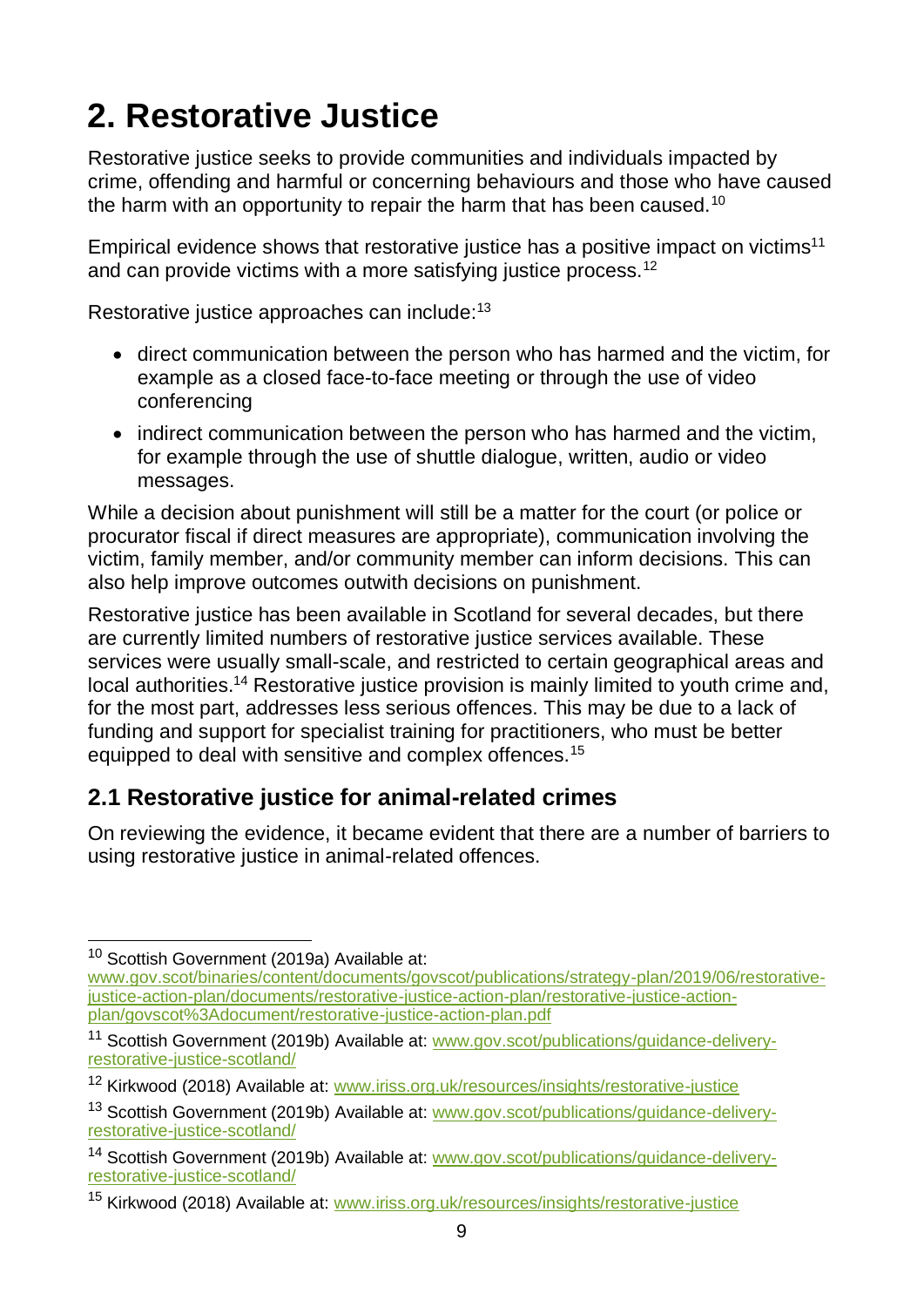Primarily, restorative justice must be entered into willingly by all individuals involved in the harm.<sup>16</sup> Victim engagement poses a challenge for offences against animals who cannot volunteer themselves. Evidence also shows that restorative justice is most effective as a 'storytelling' device, allowing victims to have their voices heard in the justice process.<sup>17</sup> This is problematic for animal-related crimes, where direct victims are unable to voice their harm. Victims' own views of justice and reparation may also be difficult to understand in crimes where animals cannot 'communicate' what they mean.<sup>18</sup> In cases of environmental crime, 'surrogate victims' representing the harmed community have been used in courts for restorative processes. For example, a representative from an environmental society previously acted on behalf of a river in a restorative conference.<sup>19</sup>

Related to the question of who should speak for the victim, is who should be involved in the wider restorative justice process. Broader conceptualisations of victims, of those taking responsibility for harm, and of 'communities', may be necessary. This could include 'communities of care', which consist of those who have a connection with those involved in the harm (for example, family, friends, and others who are directly affected by the harm). Communities of place (both geographic and sense of place) may also be important.<sup>20</sup>

Finally, it is apparent that understanding the various forms of violence, neglect, and cruelty, and how they relate to each other, will be needed. This is important as routine versus singular offences against animals may be a critical factor in the effectiveness of restorative justice approaches. Potential programmes may need to ask about individuals' 'every day' forms of violence, cruelty, and controlling behaviour towards animals, as well as their 'outburst' behaviours.

### <span id="page-9-0"></span>**2.2 Existing examples**

Although restorative justice has been established as an effective and adaptable approach for reducing reoffending, there are comparatively few examples of restorative justice services used for animal-related offences. However, there are a small number of examples of restorative approaches used in environmental crimes involving animals. This includes requiring individuals found guily of crimes to pay compensation to organisations who provide restorative work with the victimised

 $\overline{\phantom{a}}$ <sup>16</sup> Scottish Government (2019a) Available at:

[www.gov.scot/binaries/content/documents/govscot/publications/strategy-plan/2019/06/restorative](http://www.gov.scot/binaries/content/documents/govscot/publications/strategy-plan/2019/06/restorative-justice-action-plan/documents/restorative-justice-action-plan/restorative-justice-action-plan/govscot%3Adocument/restorative-justice-action-plan.pdf)[justice-action-plan/documents/restorative-justice-action-plan/restorative-justice-action](http://www.gov.scot/binaries/content/documents/govscot/publications/strategy-plan/2019/06/restorative-justice-action-plan/documents/restorative-justice-action-plan/restorative-justice-action-plan/govscot%3Adocument/restorative-justice-action-plan.pdf)[plan/govscot%3Adocument/restorative-justice-action-plan.pdf](http://www.gov.scot/binaries/content/documents/govscot/publications/strategy-plan/2019/06/restorative-justice-action-plan/documents/restorative-justice-action-plan/restorative-justice-action-plan/govscot%3Adocument/restorative-justice-action-plan.pdf)

 $17$  Braithwaite (2016) Restorative justice and responsive regulation: the question of evidence. RegNet Working Paper No. 51, School of Regulation and Global Governance (RegNet)

<sup>&</sup>lt;sup>18</sup> Braithwaite (2002) Restorative Justice and Responsive Regulation. Oxford: Oxford University Press

<sup>&</sup>lt;sup>19</sup> McElrea (2004) The Role of Restorative Justice in RMA Prosecutions. Resource Management Journal, 12(3)

<sup>&</sup>lt;sup>20</sup> Zehr (2015) The Little Book of Restorative Justice. UNICEF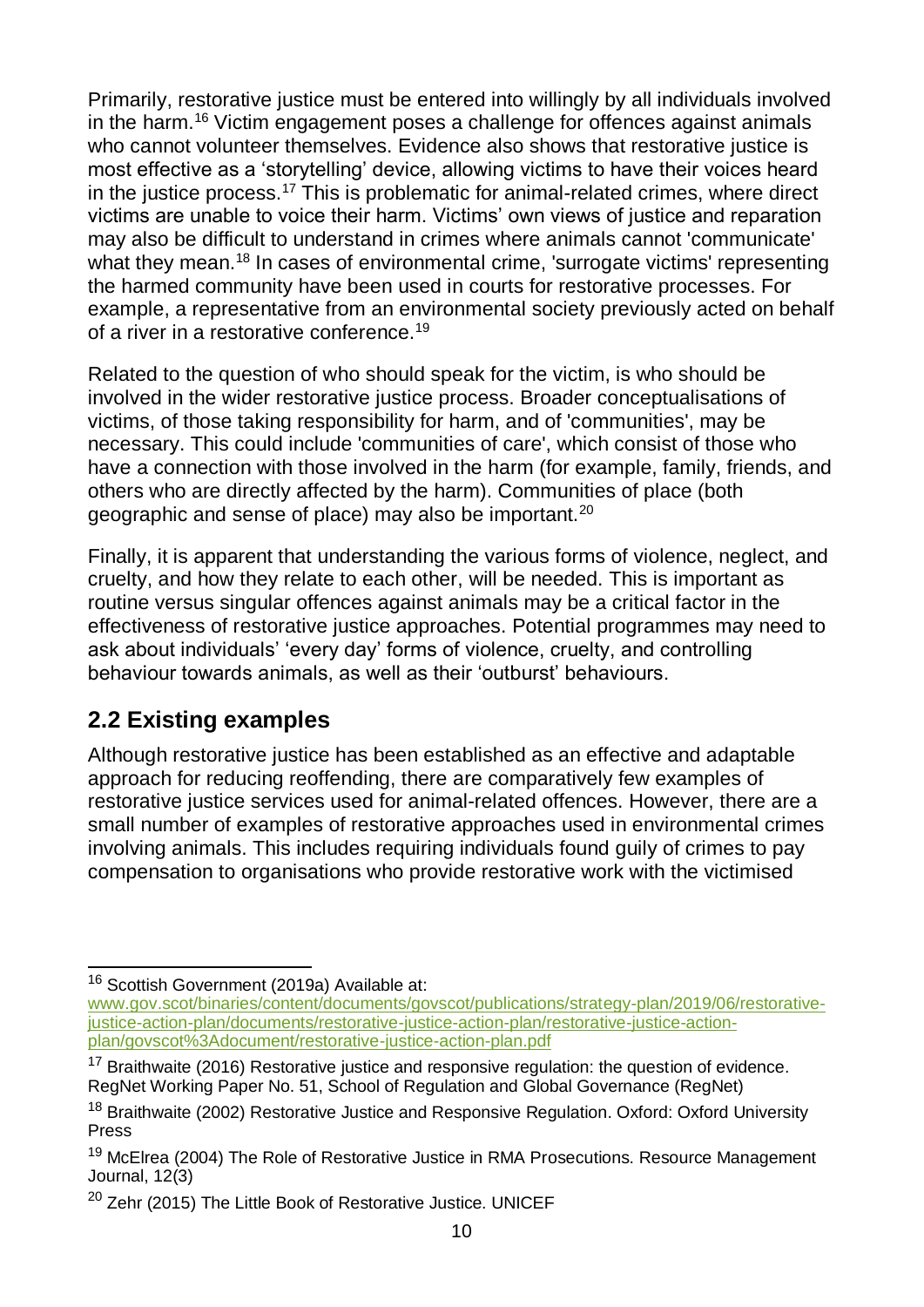wildlife.<sup>21</sup> There are also the following two examples of recent uses of restorative justice in animal welfare contexts.

### <span id="page-10-0"></span>**Animal cruelty and neglect conferencing in Ireland**

Ireland's Department of Justice funds research into restorative justice, and collects a number of case studies from their partner agencies, where restorative practices were used in offences. In a recent example, the Restorative Justice and Victim Services Unit, a part of the Irish Probation Service, was used for a case of animal cruelty and neglect.<sup>22</sup> The offender had accepted full responsibility for their part in the crime and agreed to take part in a restorative justice service. Consequently, a conference was set up, involving the offender, their probation officer, a representative from an animal welfare charity, a member of the Restorative Justice Unit, and a support person for the offender. The conference was seen as effective, with the offender voicing his remorse for his actions, and offering to donate money to an animal welfare charity. The offender was also supported by his probation officer to write a reflective piece on the restorative process.

#### <span id="page-10-1"></span>**Animal abuse court case in the United States**

In 2012, restorative justice was used with two juveniles charged with aggravated animal abuse in the United States. As an intervention, the boys were presented with a 'talking circle', involving their parents, community members, and the coordinator of a local wildlife rehabilitation centre. This intervention was said to be an effective way of keeping the youths out of a formal detention facility. A study into its effectiveness states that the boys reported experiencing a 'personal transformation' and a 'feeling of empowerment' from both the talking circle and their voluntary work at a rescue centre.<sup>23</sup>

 $\overline{\phantom{a}}$ <sup>21</sup> Preston, B.J. (2011) The use of restorative justice for environmental crime. Criminal Law Journal, 35: 136-161. Available at: [https://papers.ssrn.com/sol3/papers.cfm?abstract\\_id=1831822](https://papers.ssrn.com/sol3/papers.cfm?abstract_id=1831822)

<sup>&</sup>lt;sup>22</sup> Restorative Justice: Strategies for Change (2021) [https://restorativejustice.ie/animal-cruelty-and](https://restorativejustice.ie/animal-cruelty-and-neglect-restorative-conference/)[neglect-restorative-conference/](https://restorativejustice.ie/animal-cruelty-and-neglect-restorative-conference/)

<sup>&</sup>lt;sup>23</sup> Wolff (n.d.) Available at: [www.scmediation.org:80/wp-content/uploads/2016/11/RJustice-](http://www.scmediation.org/wp-content/uploads/2016/11/RJustice-JuvAnimalAbuse-PaperRevised8-13-14PDF.pdf)[JuvAnimalAbuse-PaperRevised8-13-14PDF.pdf](http://www.scmediation.org/wp-content/uploads/2016/11/RJustice-JuvAnimalAbuse-PaperRevised8-13-14PDF.pdf)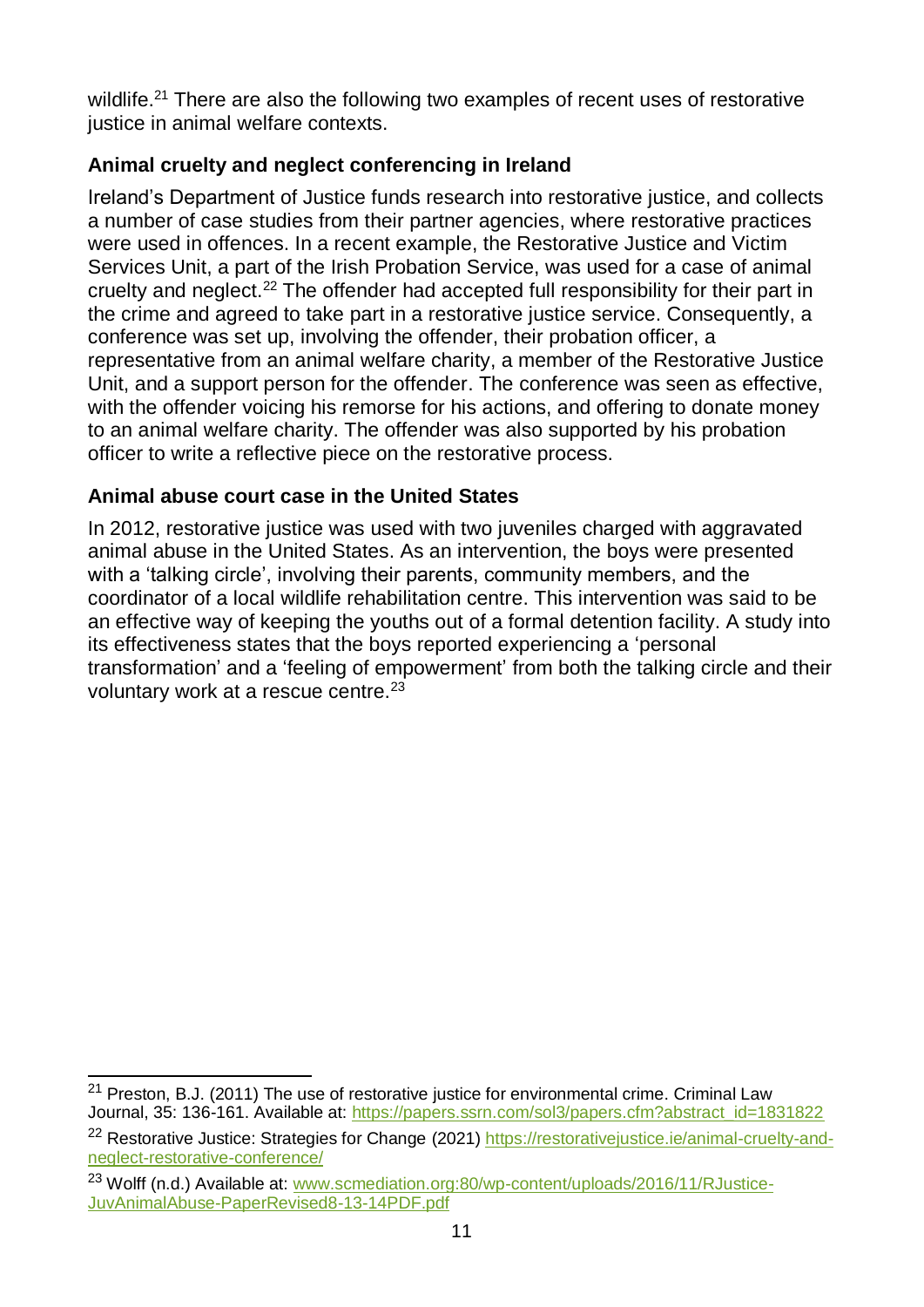## <span id="page-11-0"></span>**3. Empathy-based training**

Empathy-based training involves classes or courses designed to increase a person's ability to recognise other people's emotional states, and to see others' points of view or take their perspective.<sup>24</sup> Discussions between the victim, their family members, community members, and the offender present opportunities for the offender to experience such 'perspective taking'. The various forms of conferencing or conversation used in restorative justice approaches are where empathy training and restorative justice are linked.

Evidence suggests that there is a relationship between low empathy and offending. particularly for violent crimes.<sup>25</sup> Other literature provides evidence in support of empathy-based interventions for cases of harmful, but not criminal, behaviour.<sup>26</sup> However, evidence suggests that there is also a need to establish better measures of empathy, and particularly of the long-term trends in empathy and offending, before definitive proof of these links can be provided.<sup>27</sup>

## <span id="page-11-1"></span>**3.1 Empathy and animal-related offences**

For empathy-based training to be used with offenders of animal-related crimes, evidence suggests it is important to consider a number of factors. Primarily, one should consider the nature of the offence, which may impact the effectiveness of the chosen intervention. Factors may include which type of animals were involved, for example pet, stray animal, or wild animal, and whether the offence was a oneoff or a repeat occurrence.

It is important to consider how to facilitate the perspective taking aspect of empathy training. Role-play appears to be a common element across many empathy-based programmes, as it allows individuals to 'take' the perspective of each other.<sup>28</sup> However, understanding the perspective of animals may be difficult when they are unable to voice their experience. Creating an environment to facilitate perspective

 $\overline{\phantom{a}}$  $24$  Day, Casey & Gerace (2010) Interventions to improve empathy awareness in sexual and violent offenders: Conceptual, empirical and clinical issues. Aggression and Violent Behavior, 15(3), 201- 208.

 $25$  Joliffe & Farrington (2004) Empathy and offending: A systematic review and meta-analysis. Aggression and Violent Behavior, 9(5), 441-476.

 $26$  McMahon & Washburn (2003) Violence prevention: An evaluation of program effects with urban African American students. Journal of Primary Prevention, 24(1), 43-62; Sahin (2012) An investigation into the efficiency of empathy training program on preventing bullying in primary schools. Children and Youth Services Review, 34(7), 1325-1330.

 $27$  Joliffe & Farrington (2004) Empathy and offending: A systematic review and meta-analysis. Aggression and Violent Behavior, 9(5), 441-476.

<sup>28</sup> See for example Bas-Sarmiento, Fernández-Gutiérrez, Baena-Baños & Romero-Sánchez (2017) Efficacy of empathy training in nursing students: A quasi-experimental study. Nurse Education Today, 59: 59-65; Suarez, A., Lee, D. Y., Rowe, C., Gomez. A. A., Murowchick. E. and Linn. P. L. (2014). Freedom Project: Nonviolent Communication and Mindfulness Training in Prison. London: SAGE Open.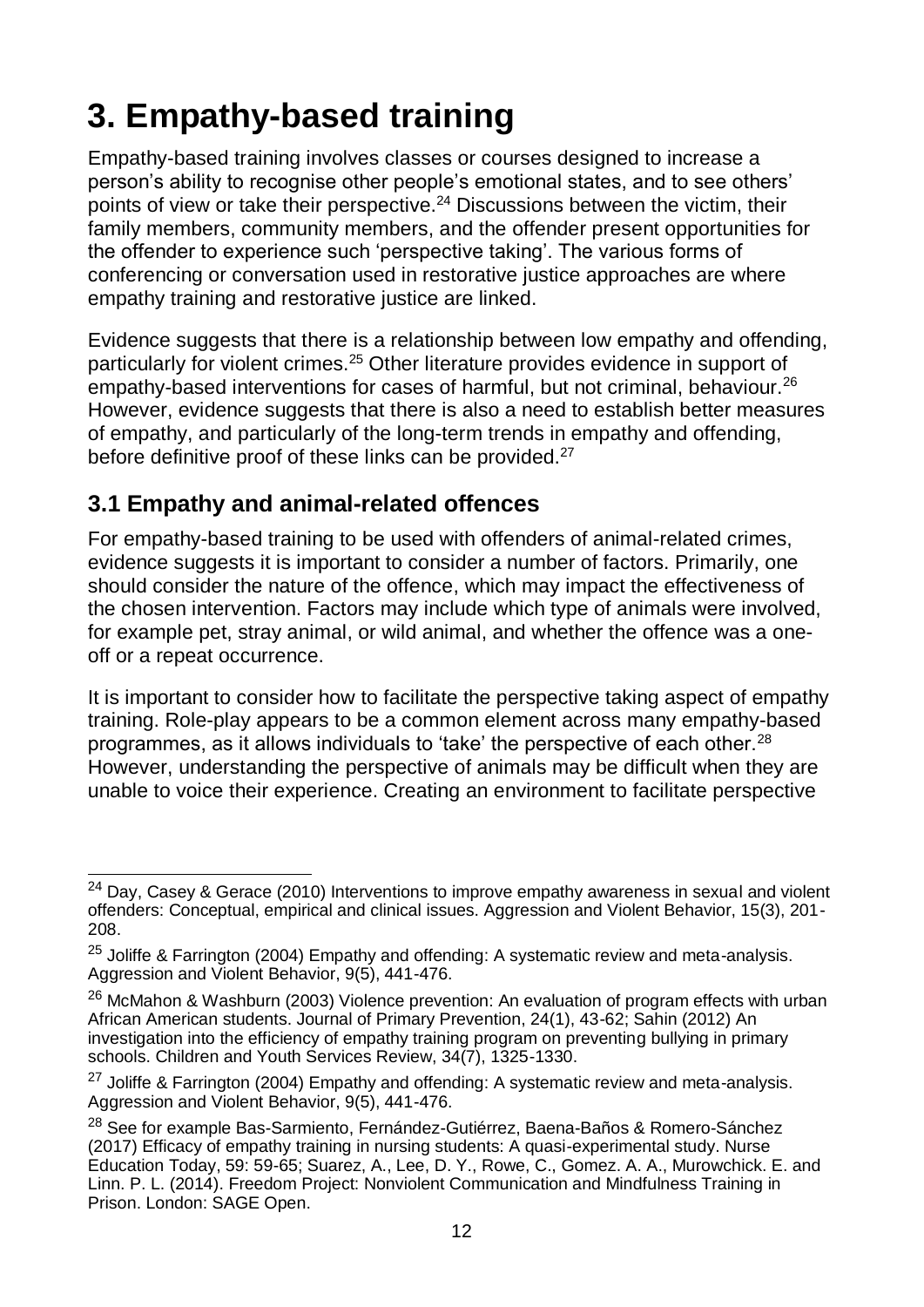taking may involve similar scenarios as suggested for restorative justice, such as using proxy actors.

Finally, studies suggest there is a strong link between empathy and attitudes towards animals. For example, effective educational and therapy programmes have used dogs to teach traits such as empathy, kindness and cooperation in children.<sup>29</sup> However, the use of animals to increase empathy may be inappropriate for offenders who previously displayed harmful tendencies towards (other) animals. As such, the form of the programme, and the best methods, must be carefully considered.

### <span id="page-12-0"></span>**3.2 Existing examples**

As with restorative justice, there are relatively few examples of empathy-based training programmes being used specifically for offenders of animal-related crimes. However, the following case studies present the limited available evidence of empathy-based training, or programmes which involve certain aspects of empathybased training, for animal-related offences. It is important to note that some of these programmes are not necessarily tied into the criminal justice system. The few examples cited indicate that these approaches can be effective, particulaly when used for young offenders.

#### <span id="page-12-1"></span>**Animal Guardians - Youth education programme in Scotland**

The Scottish SPCA runs an education programme titled 'Animal Guardians' for children aged around 5 to 12 years who have been cruel or are deemed at risk of being cruel to animals.<sup>30</sup> The underlying aim of this programme is to encourage early intervention, as an essential factor in tackling problematic attitudes towards animals. The Animal Guardians programme, established in 2018, teaches children what animals need, how to keep them healthy and happy, how to be responsible around animals, how to interact with them safely, and that animals have emotions. The ultimate aim of the programme is to reduce the risk of harmful behaviour by generating positive child-animal relationships and nurturing levels of empathy and compassion towards animals.

#### <span id="page-12-2"></span>**Breaking the Chain - Education programme for young offenders, who have harmed animals in England and Wales**

'Breaking the Chain' is run by the Royal Society for the Prevention of Cruelty to Animals (RSPCA), and focuses on empathy training with young offenders.<sup>31</sup> The project was established in 2010 to rehabilitate young people who have harmed animals. The RSPCA identify that when an individual is cruel to an animal, punishment may not always be the most appropriate course of action to prevent reoffending. The aim of the programme is to enable a greater level of empathy

 $\overline{\phantom{a}}$ <sup>29</sup> Sprinkle (2008) Animals, Empathy and Violence: Can Animals Be Used to Convey Principles of Prosocial Behavior to Children. Youth Violence and Juvenile Justice,  6(1), 47-58.

<sup>&</sup>lt;sup>30</sup> Scottish SPCA Animal Guardians programme [www.scottishspca.org/animal-guardians](http://www.scottishspca.org/animal-guardians)

<sup>&</sup>lt;sup>31</sup> RSPCA Young Offenders: Understanding why kindness matters [www.rspca.org.uk/whatwedo/education/offenders](http://www.rspca.org.uk/whatwedo/education/offenders)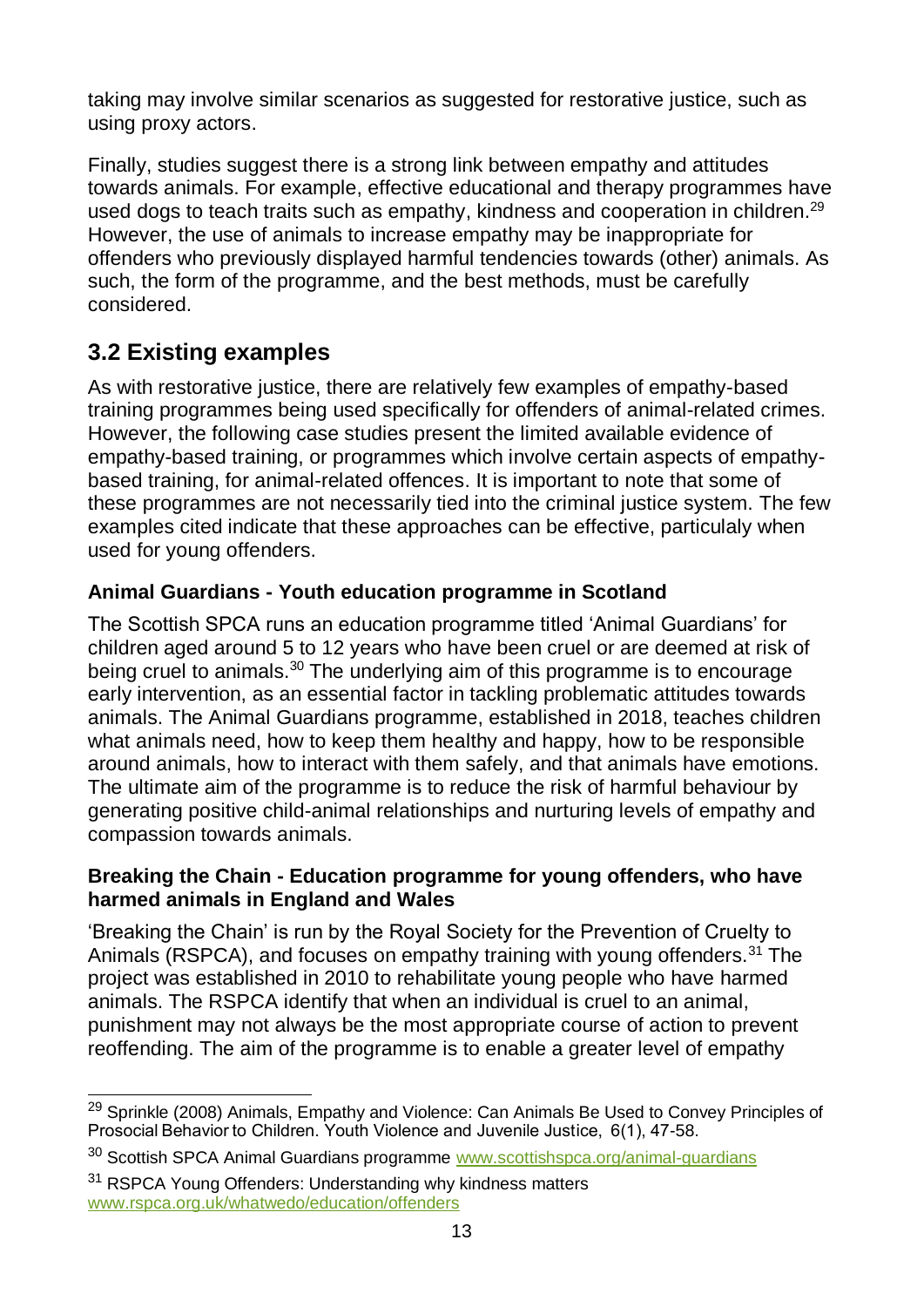towards animals through techniques delivered by youth offending managers. The feedback from the use of empathy training within this project suggests that techniques (interactive online courses, in-person handling of animals and group activities) have had a noticeable, positive effect on the young people's attitudes towards animals.<sup>32</sup>

#### <span id="page-13-0"></span>**Paws for Progress - Education programme using animals in Scottish prisons**

Paws for Progress<sup>33</sup> is a programme developed at the University of Stirling in 2011. The non-profit organisation runs a variety of services, primarily involving training courses on dog care for offenders in prisons. In their flagship course, young men are taught how to train and rehabilitate rescue dogs for re-homing. The programme greatly benefits both the people and the dogs, reportedly having a positive effect on behaviour, kindness and respect. Similarly, the courses positively impact prisoners' well-being, confidence, and social skills.

#### <span id="page-13-1"></span>**AniCare - Treatment programme in the United States**

AniCare is an intervention programme for those who have caused harm towards animals in the United States. According to research, 'AniCare in its original format emphasized helping offenders accept accountability for their behavior and challenge internalized beliefs that justify abuses of power'. <sup>34</sup> Since its first iteration in 1999, the programme has incorporated other elements such as cognitivebehavioural, attachment, trauma-based, and psychodynamic approaches.<sup>35</sup>

'AniCare is not a manualized intervention, but instead guides clinicians in making a thorough assessment of the factors underlying animal abuse (severity, culpability, motivation/ psychodynamics, attitudes/beliefs, emotional intelligence, family history, and mitigating circumstances) and choosing appropriate intervention tools based on that assessment. These may involve clarifying values and attitudes about animals and acquiring empathy and other interpersonal skills.'<sup>36</sup>

There is also a version of AniCare for children, which developed a separate set of guidelines adapted to the age and developmental stage of the child.<sup>37</sup>

 $\overline{a}$ <sup>32</sup> RSPCA Breaking the Chain intervention programme <https://education.rspca.org.uk/education/youthintervention/resources>

<sup>33</sup> Paws for Progress CIC<https://pawsforprogress.co.uk/>

<sup>&</sup>lt;sup>34</sup> Gupta, Lunghofer & Shapiro (2017) Interventions with Animal Abuse Offenders. In The Palgrave International Handbook of Animal Abuse Studies. London: Palgrave Macmillan. 497-518.

 $35$  Shapiro & Henderson (2016) The identification, assessment, and treatment of adults who abuse animals: The AniCare approach. New York: Springer.

<sup>&</sup>lt;sup>36</sup> Gupta, Lunghofer & Shapiro (2017) Interventions with Animal Abuse Offenders. In The Palgrave International Handbook of Animal Abuse Studies. London: Palgrave Macmillan. 497-518.

 $37$  Shapiro. Randour, Krinsk & Wolf (2014) The assessment and treatment of children who abuse animals: The AniCare child approach. New York: Springer.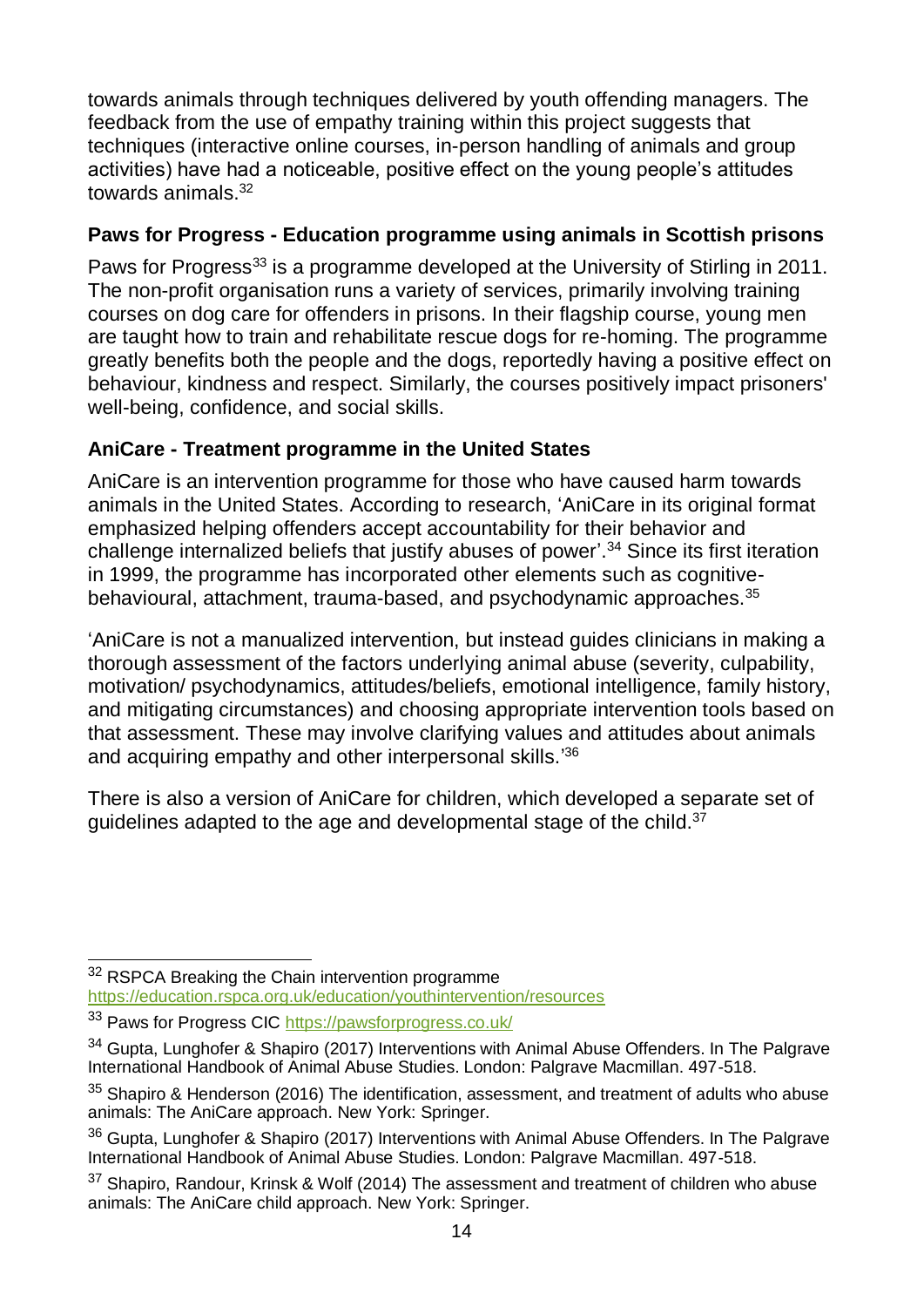## <span id="page-14-0"></span>**4. Conclusions**

This review has explored evidence around the use of restorative justice and empathy-based interventions in animal welfare and wildlife crime offences, and the effectiveness of such approaches.

This review has shown that there are very few identifiable examples where empathy-based interventions or restorative justice have been used for animal welfare and wildlife offences. Of the examples explored above, only AniCare is a dedicated programme incorporating restorative approaches specifically for animal welfare and wildlife offences. Other restorative justice approaches appear to have been used on an ad hoc basis. The few examples cited here indicate that these approaches could be useful in reducing reoffending for animal-related crimes, and repairing the harm done to victims and the community. This may be particularly true for young offenders.

However, this review has raised a number of questions regarding restorative justice or empathy-based approaches being used in a Scottish context. These include:

- Who should speak for the animal?
- Who should be involved in the intervention?
- Which intervention would be most suited for which animal-related offence?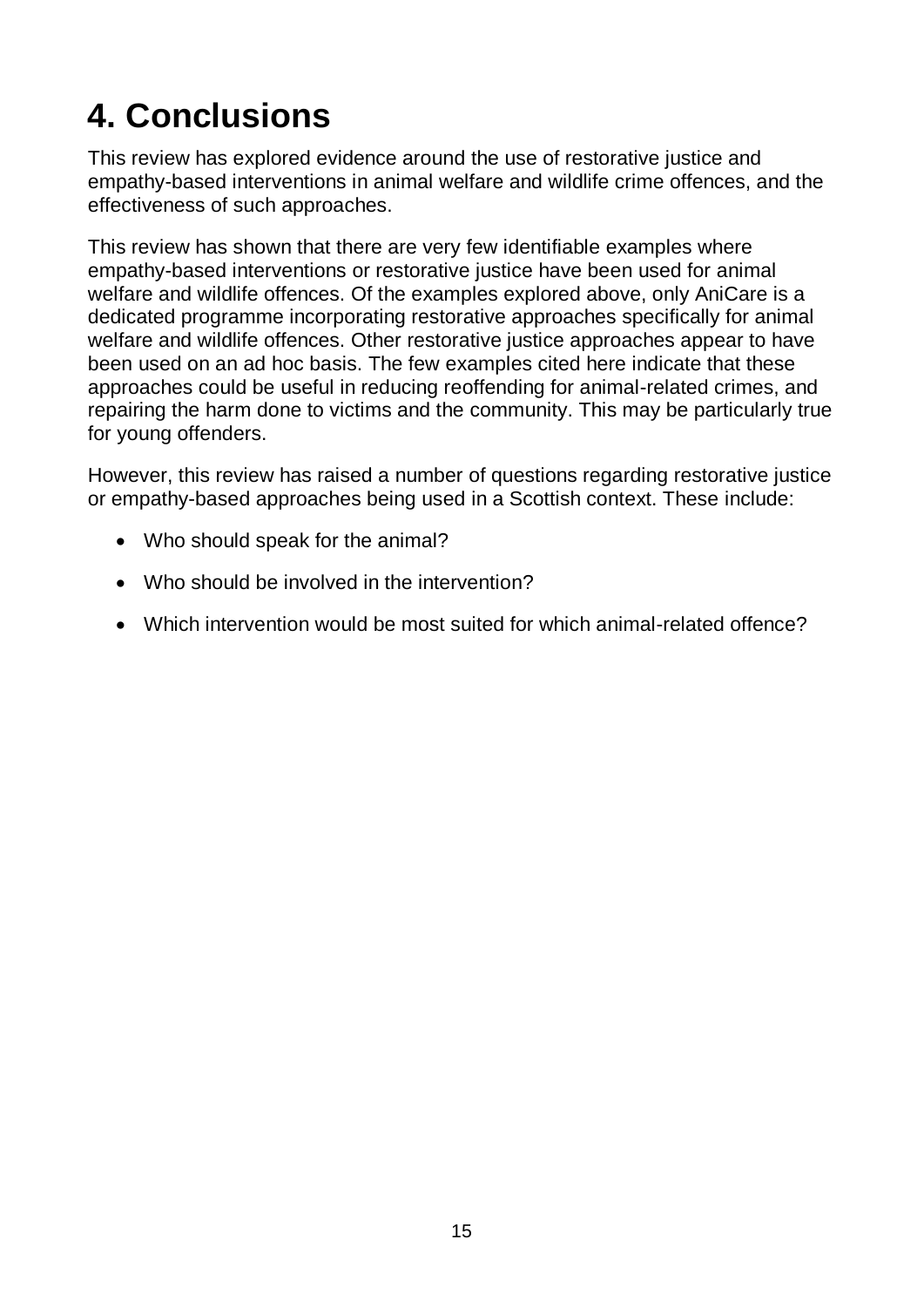#### **How to access background or source data**

The data collected for this social research publication:

☒ may be made available on request, subject to consideration of legal and ethical factors. Please contact stephanie.weir@gov.scot for further information.